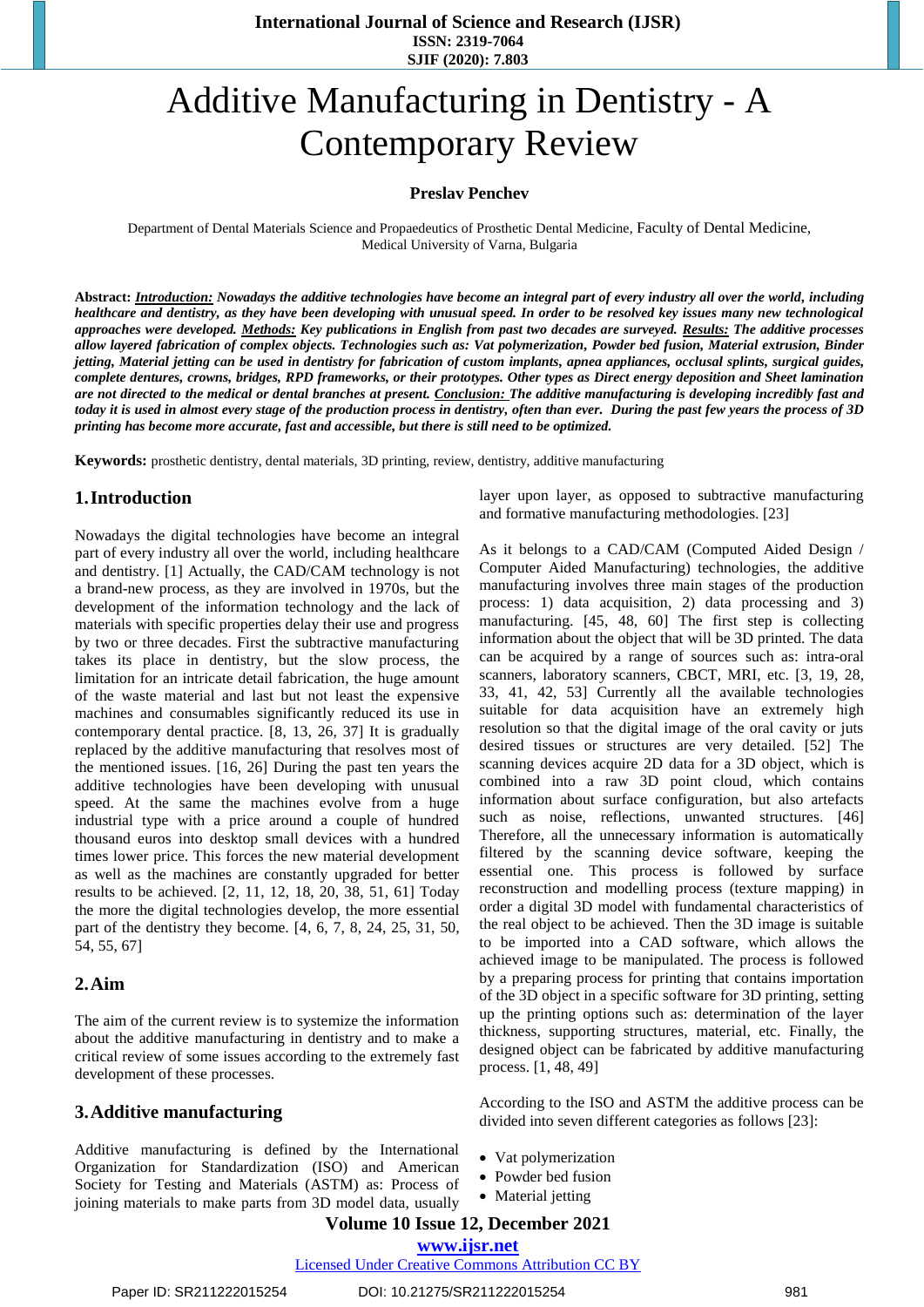- Binder jetting
- Material extrusion
- Direct energy deposition
- Sheet lamination

## **4.Vat Polymerization**

It is defined as an additive manufacturing process in which liquid polymer in a vat is selectively cured by light-activated polymerization. This type of process contains a group of methods that differs to each other by the integrated light source or just the device structure.

The Stereolithography (SLA) is the first described method for 3D printing, invented by Charles Hull in 1984. This method is based on layer-by-layer laser light-curing of a solid object in a vat full of liquid polymer until the whole object is fabricated. [79, 86] An UV laser source emits a vat full of photosensitive resin-based material by tracing a single layer of the built object (in x, y axis). Once the illuminated area is cured, the building platform moves down (along the z axis) and the next layer is cured. This process repeats for every layer until the whole object is 3D printed. [27, 80, 85, 90] Figure 1. This method allows precise manufacturing of objects with smooth surface and measurements that correspond to the digital pattern. [84] The low printing speed can be point out as the main disadvantage. The complete process may take from a few minutes to more than a day depending on the number, size and complexity of the printing objects. Therefore, this method is suitable for producing of just а few objects with small sizes. It is usually used for fabrication of working and diagnostic models, custom trays, surgical guides, orthodontic aligners, splint and occlusal guards, gingival mask, implant models, temporary crowns, complete dentures, denture frameworks or fixed partial denture prototypes etc. [14, 15, 17, 30, 39, 40, 57, 81, 8]



**Figure 1:** A schematic illustration of SLA 3D printing process

A modification of the classical SLA technology is the Inverted SLA. Тhe major difference is that the laser emits through the vat bottom and the object is bult upside down as the building platform rises after each layer polymerization and dips again in the vat for the subsequent layer. **Figure 2**. This technology allows the volume of the printed object to exceed the amount of the liquid material, which reduces the expenses and makes the apparatus much smaller. The major issue with this technology is that the cured layer sticks to the vat bottom and when the building platform rises the object can be deformed. As a result, a new modification was

developed during last few year, called Low Force SLA. The process is the same as the inverted SLA, but the tank (vat) bottom is made of flexible material that generates lower forces when the object is detached. [27, 47]



**Figure 2:** A schematic illustration of Inverted SLA 3D printing process

Digital light processing (DLP) is invented by Larry Hornbeck in 1987. It is based on DLP light source (arc lamp or LED) that emits in UV range, while exposes a vat filled up with light-curing resin. **Figure 3.** One of the major differences between SLA and DLP is the printing speed. [83] The digital projector exposes and curing а whole layer at once by projecting an image of the whole layer, rather than to draw the layer voxel by voxel. [29, 71] The major issue here is the great surface roughness of the printed objects which is result of the digital projector which emits in square shaped pixels and creates voxels with same parameters. [72, 75] At the same time the DLP is also faster and cheaper method than the SLA, as it allows reduction of the raw material consumption and faster processing. The technology characterizes with the same variety in its application as the SLA. [34]



**Figure 3:** A schematic illustration of DLP 3D printing process.

A modification of DLP technology is the continuous digital light manufacturing (CDLM). It utilizes the ability of the oxygen to inhibit the curing process as increasing its concentration just between the building platform and polymerizing layer. This prevents the layer to stick to the vat bottom. At the same time the building platform continuously lifts vertically rather than to stop between different layers. As a result, this technology allows a faster way of production with less distortion of the object. [74]

Masked stereolithography (MSLA) is technology which is a very similar to the DLP. The major difference between the two processes is that the MSLA technology adopts LCD

## **Volume 10 Issue 12, December 2021**

**www.ijsr.net**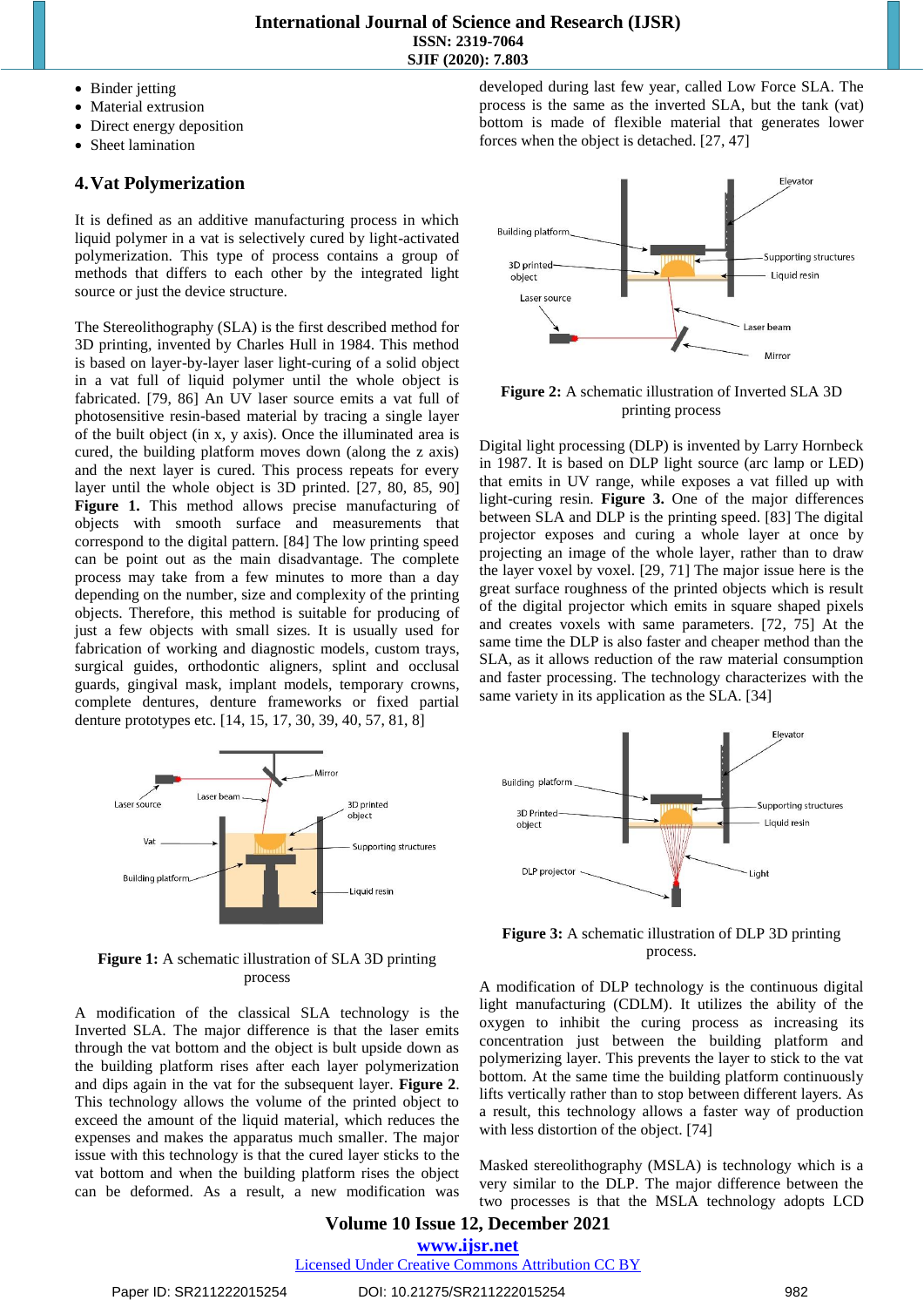display as an emitting device rather than a digital projector. The vat is situated above the display and only a thin layer of fluorinated ethylene propylene (FEP) plastic foil separates them. The display illuminates only the desired configuration of the current layer as curing the resin above. **Figure 4.** The same issues with the surface roughness are also presented as to the DLP technology. Therefore, the producers try to overcome this with a variety of tricks such as incorporating anti-aliasing option in their devices or even integration of displays with higher resolution or just selective depth of emission along the z axis. Another major issue with the MSLA technology is the short life of the LCD display - just a couple of years. The benefits and application of the MSLA are the same as the described to the DLP process. [9]



**Figure 4:** A schematic illustration of MSLA 3D printing process

The common post-processing procedure includes alcohol rinsing for remnants removal, post-curing process and removal of the supports. [76, 78, 87, 88]

## **5.Powder Bed Fusion**

It is an additive manufacturing process in which thermal energy selectively fuses regions of a powder bed. The first developed technology of powder bed fusion is the SLS process, which is introduced in 1987 by Carl Deckard. The 3D printing method adopts the same principle as SLA, except that the raw material is in powdered solid state. The technology utilizes a vat filled up with powdered material (ceramics, polymer, metal, alloy), a building platform, situated in the vat and a heigh intensity laser. [89] The process starts with illuminating and heating the upper layer of the powder by tracing it with the laser, as a result the particles are selectively sintered creating a solid layer. After the layer is done, the building platform lowers, then some new raw material is delivered by a special roller and the process repeats from the beginning for every subsequent layer till the complete object production. **Figure 5.** As it mentioned the laser heats the powdered material bellow the melting temperature, as a result only the surface of the particles starts melting causing them to fuse, a process known as a sintering. It is remarkable that the SLS doesn't require supporting structures when the object is bult, the rest of unsintered powder acts as support. However, when the apparatus prints structures of metal or alloy additional supports are necessary and the printer creates such a structures to prevent distortion. The technology is used for direct fabrication (rapid manufacturing process) of allceramic restorations, partial denture frameworks, acrylic provisional restorations. [21, 39, 62]



**Figure 5:** A schematic illustration SLS 3D printing process

In 1995 a very similar process called SLM was developed. The SLM devices are built and work on the same principle as SLS ones. Unlike the SLS, SLM technology prints the objects layer by layer but the particles of the material for every layer are fully melted and fused to the previous one. [65] **Figure 6.** This results in objects with a homogenous and very solid structure. [36] The supporting structures for this process are also mandatory as a prevention of distortion. The SLM process is used for partial denture frameworks, coping fabrication, custom implant abutments etc. [10, 22, 43, 59, 63, 66]



**Figure 6:** A schematic illustration of SLM 3D printing process

Some producers describe technologies as Direct Metal Laser Sintering (DMLS), or "Direkt Metall Laser Schmelzen", or also Direct Metal Laser Melting (DMLM) that are based on SLS 3D printing process and own all of its characteristics, advantages and disadvantages. [68, 69, 91] There are authors who define that DMLS refers to an alloy sintering, as the SLM uses only base metals for the build process. This state is not so clear as the company SLM Solutions® which integrates the SLM technology in its devices and suggests a variety of alloys for the printing process. The things become more and more confusing when the ISO/ASTM 52900:2015 is examined. According to the standard, term "sintering" is historical term and misnomer in context of 3D printing, as the laser sintering involves full or partial melting. [1, 23, 60, 98]

Electron beam melting (EBM) is a technology similar to the SLM, that manufactures objects by melting alloys or metal powder layer upon layer with an electron beam in a vacuum and high temperature (e.g. 1000 °C). The electron beam is a result of tungsten filament heating and the emitted electrons have higher energy than the laser. [92] This allows the powder particles to be melted without vaporization, as the

## **Volume 10 Issue 12, December 2021**

**www.ijsr.net**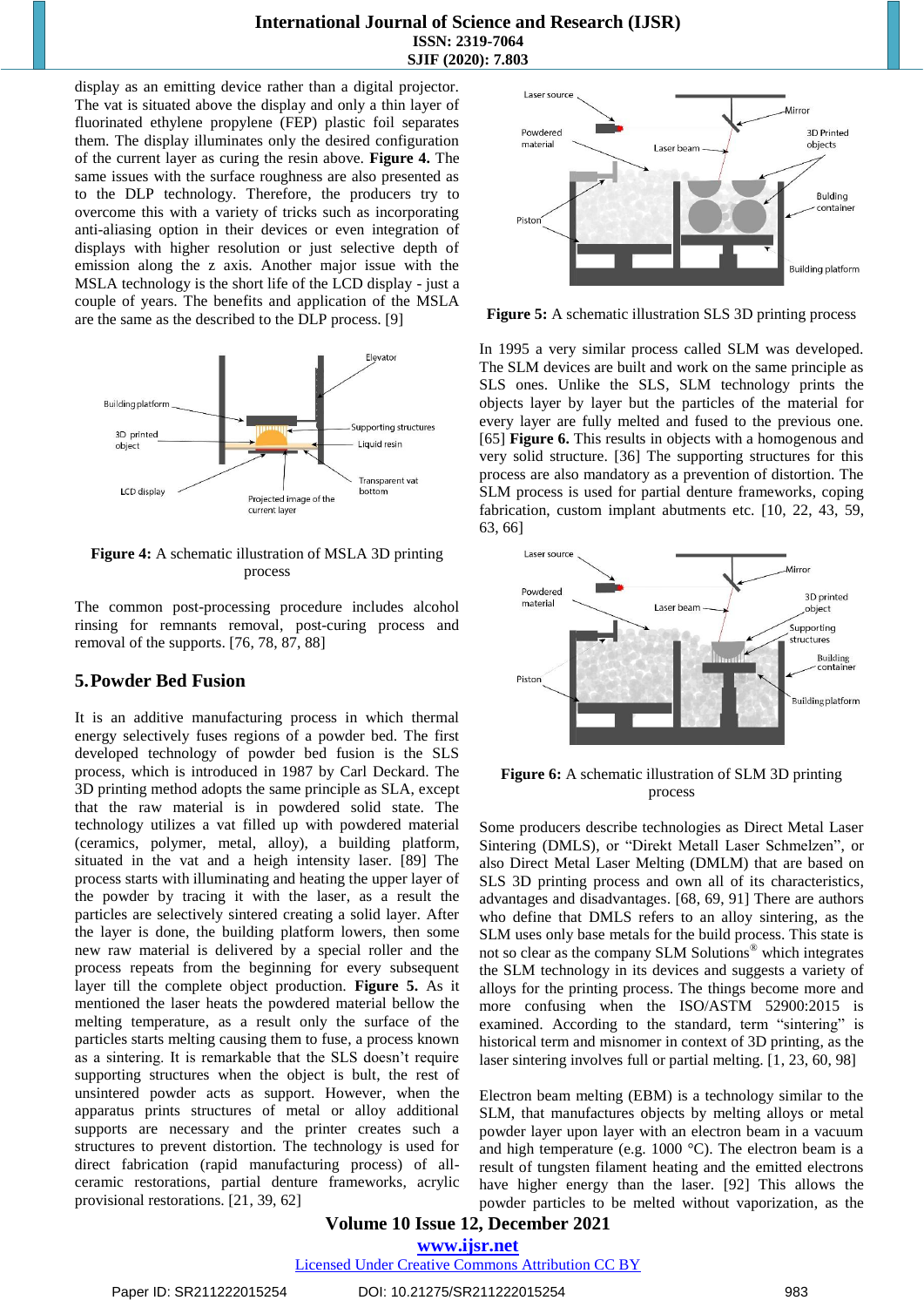vacuum and high temperature inside the building tank allow creation of pure structures without residual stress. This technology is used for fabrication of prosthetic implants, dental restorations, also is applied in orthopedics and maxillofacial surgery for construction of customized implants. The process is time consuming and relatively expensive. [56] Usually, the post processing includes supporting structure or single particles removal a stress releasing heating and burning.

Multi Jet Fusion (MJF) is developed by Hewlett Packard technology that allows the digital prototype to be divided into voxels. During the preparation of the digital prototype and during the build procedure, every voxel could be controlled by individually setting characteristics such as color, translucency, surface texture, mechanical properties or electroconductivity etc. The process starts with delivery of material, over the building platform. It is followed by a selective application of fusing agent, then a heat is applied to fuse the agent and the material. All these procedures are repeated until the desired object is built. The process is defined to make possible creation of object that the other 3D printer cannot build, but currently is focused on the industrial use and only a couple of synthetic thermoplastic polymers are available for utilization. [93, 94, 95]

Another process that can be associated with the powder bed fusion is the selective absorption fusion (SAF) technology. It uses a special fluid that is infrared-sensitive to fuse the particles of powdered polymer. The process starts with a thin layer of powder delivery, then a special printheads selectively jets the fluid in the desired areas. After that the layer is exposed to infrared radiation to fuse it and the process restarts from the beginning, until the complete object is finished. The method is defined as a cost-efficient, and relatively accurate. The technology is not applicable to dentistry so far. [99.100, 101]

## **6.Material Jetting (MJ)**

It is an additive manufacturing process in which droplets of build material are selectively deposed. Material jetting technology, also known as inkjet printing technology, is method of 3D printing that is very similar to 2D inkjet printing and is based on direct delivery of the build material drop by drop through a special nozzle directly to the building platform. The material can be an aqueous solution of coloring agent, solutions of ceramics or metal nano particles, polymers and even cell solution for tissue and organ printing. [102] In order to be created a 3D object, every single layer should be transferred to a solid state, this can be achieved by drying, UV light, heat exposure or just a chemical reaction. Usually, this technology uses a water-soluble material for the supporting structures or a wax that is melted-away during the post processing procedure. The Material jetting technology is used for fabrication of occlusal splints, drill guides, models for thermoforming. Due to poor accuracy the technology doesn't find application in dental restorations, where a higher precision is required. [60] **Figure 7.**



**Figure 7:** A schematic illustration of MJ 3D printing process

The contemporary devices that integrate inkjet printing usually have two, three or more nozzles with an option to build objects by deposing all the loaded types of raw materials at the same time. In this context an object can be created with different physical (mechanical, optical) characteristics in different areas. For example, a toothbrush with stiff handle and elastic fibers, or an occlusal splint with resilient internal and stiff outer surface can be produced at once.

During the past few years due to the development of nanomaterials and nanotechnologies а type of inkjet printing called Nano particle jetting (NPJ) was introduced. This technology uses dispersed ceramic or metal nanoparticles in aqueous solution that is deposed over the building platform, while heat is applied. After evaporation of the water the residue of the nanoparticles form a single layer of the printed object. The same procedure is repeated for every single layer until the 3D object is finished. Finally, the produced object is sintered to ensure high material density. This technology is on its way to be integrated in dentistry. [103]

## **7.Binder Jetting (BJ)**

The technology is defined as an additive manufacturing process in which a liquid bonding agent is selectively deposed to join powder materials. [77] **Figure 8.** A huge variety of material are developed for this such as: polyamides, PMMA, alloys with various composition, ceramic, hybrid materials (ceramic-metal composites), metal composites, gypsum, calcium polyphosphate etc. This method allows creation of porous objects, as some of them have to be impregnated in order to improve the mechanical properties during the post processing. Another approach is the burning out the bonding agent and the final sintering of the printed object. [32, 64]

## Paper ID: SR211222015254 DOI: 10.21275/SR211222015254 984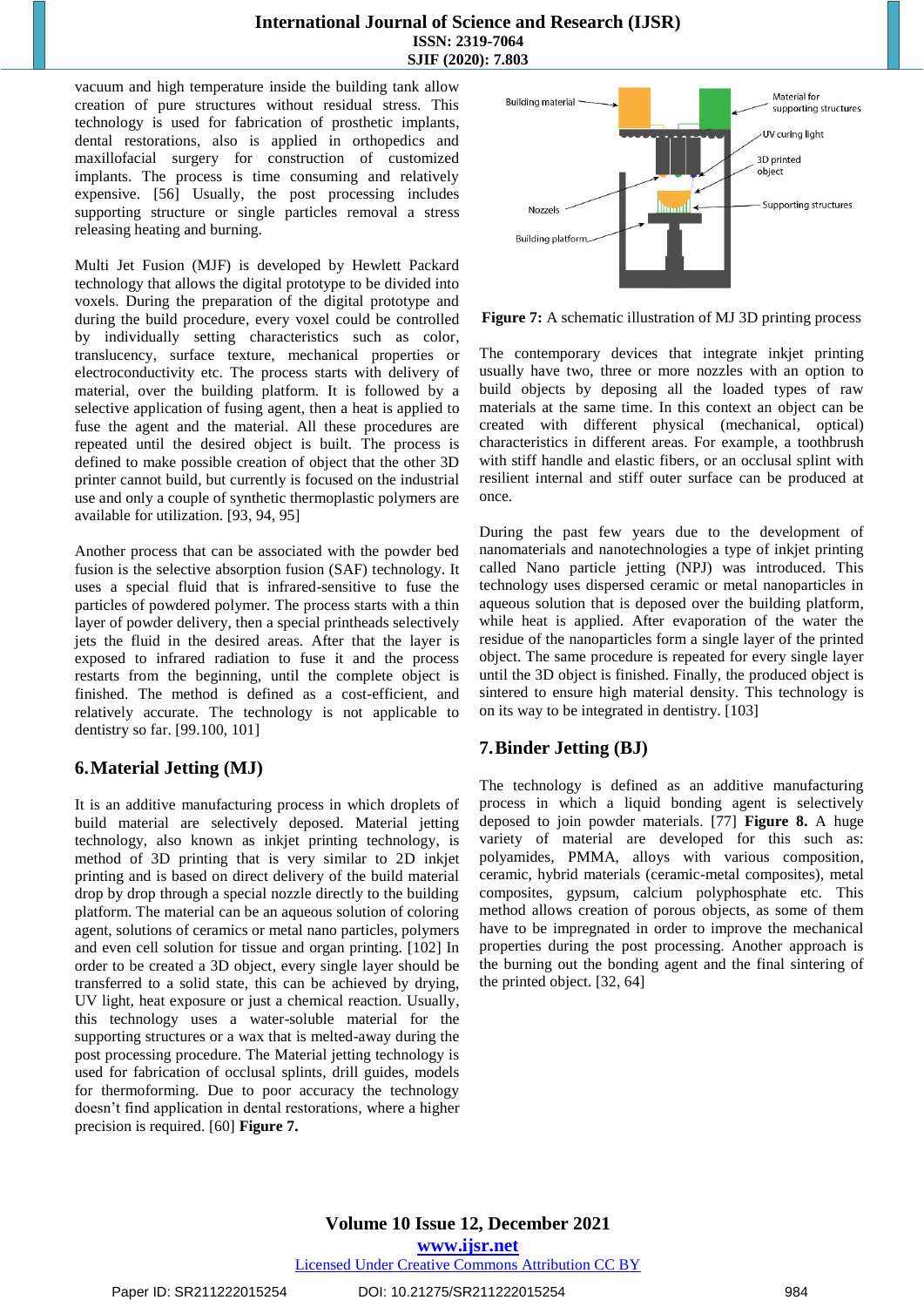

**Figure 8:** A schematic illustration of BJ 3D printing process

## **8.Material Extrusion**

It is an additive manufacturing process in which material is selectively dispensed through a nozzle or orifice. There are several technologies that are incorporated in this group, but they always refer to an extrusion of a thermoplastic material through a nozzle. The raw material can be stored in reservoirs (the process is called fused deposition modelling "FDM") or a just a wire of a raw material (fused filament fabrication "FFF") is extruded through a heated nozzle.

Fused Deposition Modeling is one of the most common 3D printing technologies. It is developed by Scott Crump in 1989. The object is created by extruding a small but enough portions of raw material to finish a single layer, which hardens almost immediately. Then the nozzle moves in vertical direction and starts creating the next layer. At the same time another nozzle is responsible for the supporting structures creation. **Figure 9.** The main advantage of this technology is the ability to create objects with good mechanical properties, which are relatively cheap. This method also allows 3D printing using multiple materials and creation of objects with various structures and properties. [60]



**Figure 9:** A schematic illustration FDM 3D printing process

There are wide range of materials with various physical properties that are associated with this technology such as: acrylonitrile butadiene styrene polymer (ABS), polycarbonates, polycaprolactone, waxes and different type of water-soluble material that are suitable for supporting structures that can be washed out after the end of the printing process. [35]

FDM is also integrated in tissue engineering where the wide range of available materials such as ceramic pastes (used for porous bone scaffolds), polyether ether ketone (PEEK), polycaprolactone (used for bone regeneration, cartilage regeneration, drug release and hybrid scaffolds), biocompatible silicone (used for soft implants), agar, gelatin, collagen (used in organ printing) and etc. [5, 35, 39, 58] The technology also allows creation of porous structures with microstructural patterns that allow cell invasion and proliferation. The lower accuracy and anisotropy of the printed object are the main reason this technology to have limited use for fine object production in dentistry.

## **9.Direct Energy Deposition**

It's an additive manufacturing process which uses focused thermal energy to fuse materials by melting them as they are being deposed. This group of technologies contains variety of methods that differentiate form each other only in type the raw material (powder or wire) and the energetic source (laser, electron beam or plasma arc).

Laser Engineering Net Shape (LENS) is a technology that is based on powdered material deposition over the building platform, followed by subsequent laser melting in argon environment. **Figure 10.** In this order the object is bult layer upon layer of the available material: titanium, stainless steel, Nickel Based Super Alloys (Inconel), Cobalt, Tungsten etc. The technology is applied in aerospace or for production of medical implants. [96]



**Figure 10:** A schematic illustration of LENS 3D printing process

Electron Beam Additive Manufacture (EBAM) is another process which is similar to the LENS, except that it utilizes wired raw material and an electron beam as an energetic source. Another difference is that the process is accomplished in a vacuum environment. Currently all these technologies are applied predominantly for industrial purposes. [97]

## **10. Sheet Lamination**

It is an additive manufacturing process in which sheets of material are bonded to form a part. Laminated Object Manufacturing (LOM) is technology that refers to adhesive coated paper or sheets which are heated and pressed to each other by creating a 3D object. Afterward the desired form of the part is milled. In this context the technology combines a subtractive and additive method of fabrication. The method is not suitable for intricate structures, but it is cheap and is very useful for the art and prototypes fabrication. [44, 70]

**Volume 10 Issue 12, December 2021 www.ijsr.net** Licensed Under Creative Commons Attribution CC BY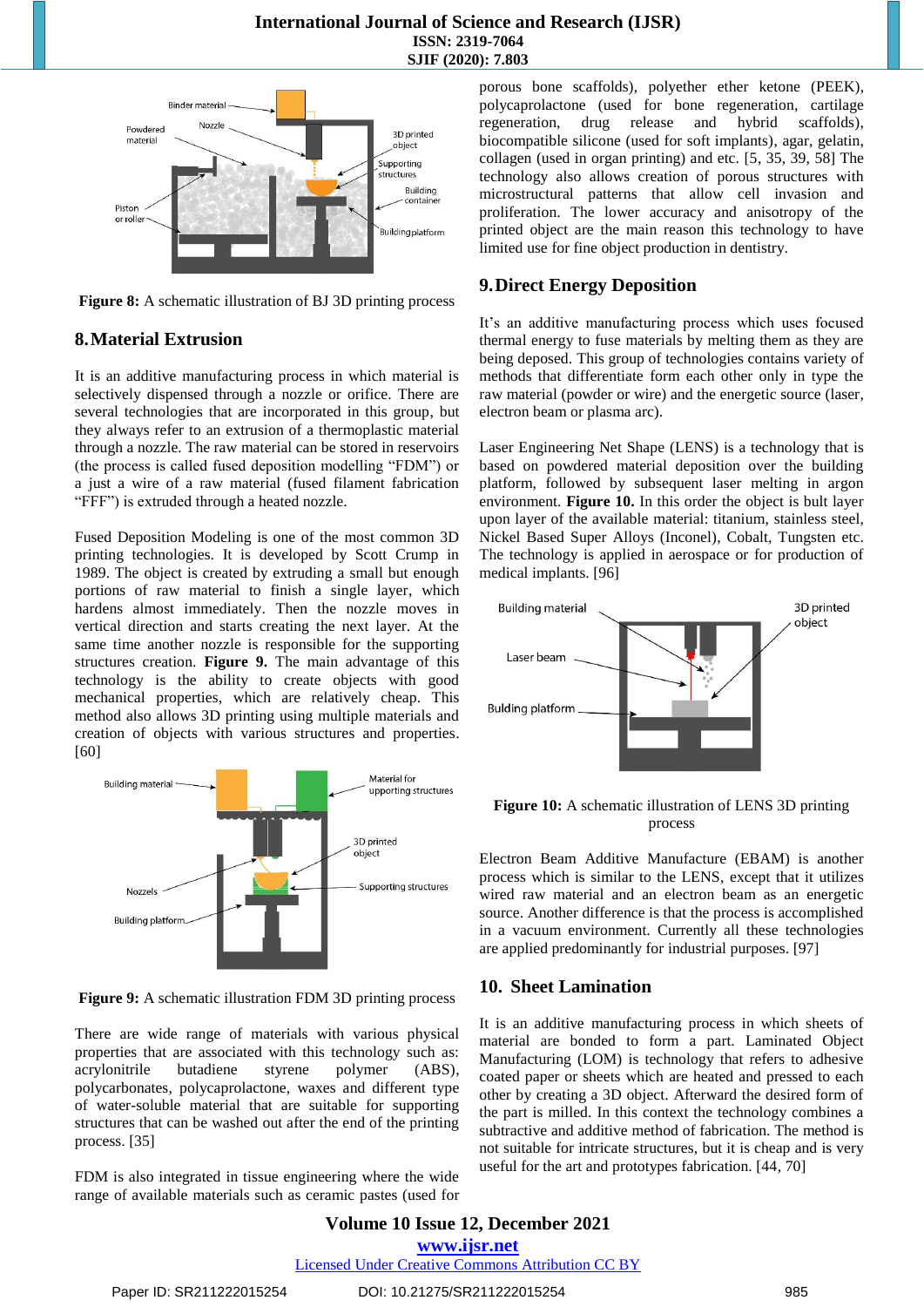#### **11. Discussion**

Before a decade many authors share their opinion that the future of dentistry is in the digital approach. Actually, this obvious progress has become more and more common during the years, as today it is significant part of the daily practice. At the same time branches as the additive manufacturing develops with a stunning speed. The available machines, technologies and suggested materials are revised permanently, as they are upgraded almost every year. As a result the consumers may get confused when choose the appropriate technology for their career field, due to permanent innovations and the lack of commonly used classification of the production processes, including suggested applications and corresponding materials.

The contemporary 3D printers operate in very similar range of accuracy, regardless of the technology that they are based on. Many of them are available to reach similar or even better accuracy compared to the conventional production technologies. Although the satisfying precision there is still а lot to be improved. Most of the suggested machines work not so fast, as the 3D printing process takes from a couple of hours to a day, even if the fabricated objects are relatively small. In addition, the post-processing procedures also have to be modified or just reduced as much as possible in order to optimize the whole production process. Nowadays most of the technologies require more than an hour for the postprocessing procedure, which additionally slow the process down. Another issue is the lack of great variety of materials for the 3D printing process and even if they are multiplied day by day, there is still a lot to be done.

Additive manufacturing is still an expensive undertaking. Most of the printers cost around a couple of hundred thousand dollars, which is a numerous investment for the small industries. Although almost all the companies offer desktop versions of their 3D printers, which should be cheaper, the initial investment still remains as a serious obstacle for some businesses.

## **12. Conclusion**

Additive manufacturing develops incredibly fast, while it becomes an essential part of the production process for more and more industries. Nowadays 3D printing technologies become more and more widely used in dentistry as they allow to be successfully integrated in almost every stage of the production process. Although during the past few years the process of 3D printing becomes more accurate, fast and accessible, they still need to be optimized.

## **References**

- [1] Ahmad I, Al-Harbi F. 3D Printing in Dentistry 2019/2020. Quintessence Publishing; 2019
- [2] Al-Harbi N, Osman R, Wismeijer D. Effects of build direction of the mechanical properties 3D printed complete coverage interim dental restorations. Journal of Prosthetic Dentistry. 2016:115:760-767
- [3] Alwala AM, Arvind UD, Malyala SK, Vasamsetty P. Customization of patient specific distraction device

using additive manufacturing technology. Materials Today:. Proc. 5 (2) (2018) 4134–4137.

- [4] Anderson J, Wealleans J, Ray J. Endodontic applications of 3D printing, International Endodontic Journal.2018;51(9):1005–1018
- [5] Asa'ad F, Pagni G, Pilipchuk SP, Giannì AB, Giannobile WV, Rasperini G. 3D-printed scaffolds and biomaterials: review of alveolar bone augmentation and periodontal regeneration applications. International Journal of Dentistry.2016;4:1-15
- [6] Beuer F, Schweiger J, Edelhoff D. Digital dentistry: an overview of recent development for CAD/CAM generated restorations. British Dental Journal. 2008;204:505-511
- [7] Bilgin MS, Baytaroğlu EN, Erdem A, Diber E. A review of computer-aided design/computer-aided manufacture techniques for removable denture fabrication. European Journal of Dentistry.2016;10:286-291
- [8] Bogue R. 3D printing: the dawn of new era in manufacturing? Assembly Automation.2013;4:307- 311
- [9] Cha HS, Park JM, Kim TH, Lee JH. Wear resistance of 3D-printed denture tooth resin opposing zirconia and metal antagonists. Journal of Prosthetic Dentistry 2020;124(3):387-394
- [10] Chen J, Zhang Z, Chen X, Zhang C, Zhang G, Xu Z. Design and manufacture of customized dental implants by using reverse engineering and selective laser melting technology. Journal of Prosthetic Dentistry. 2014; 112:1088-1095
- [11] Chen S, Yang J, Jia YG, Lu B, Ren L. A study of 3D-Printable reinforced composite resin: PMMA modified with silver nanoparticles loaded cellulose nanocrystal. Materials.2018;11
- [12] Chia HN, Wu BM. Recent advances in 3D printing of biomaterials. Journal of Biological Engineering. 2015;9:4
- [13] Christensen GJ. Impressions are changing: deciding on conventional, digital or digital plus in-office milling. Journal of American Dental Association. 2009;140(10):1301–1304
- [14] Chung YJ, Park JM, Kim TH, Ahn JS, Cha HS, Lee JH. 3D Printing of Resin Material for Denture Artificial Teeth: Chipping and Indirect Tensile Fracture Resistance. Materials 2018;11
- [15] Clark WA, Duqum I, Kowalski BJ. The digitally replicated denture technique: a case report. Journal of Esthetic Restorative Dentistry.2019;31:20–25
- [16] Dawood A, Marti B, Sauret-Jackson V, Darwood A. 3D Printing in dentistry. British Dental Journal. 2015;219:521-529
- [17] Della Bona A, Cantelli V, Britto VT, Collares KF, Stansbury JW. 3D printing restorative materials using a stereolithographic technique: a systematic review. Dental Materials. 2021;37(2):336-350
- [18] George E, Liacouras P, Rybicki F, Mitsouras D. Measuring and Establishing the Accuracy and Reproducibility of 3D Printed Medical Models. RadioGraphics.2017;1424:1450
- [19] Georgieva I, Peev S. CBCT-Assessment of Morphological Characteristics of the Alveolar Bone in

**www.ijsr.net**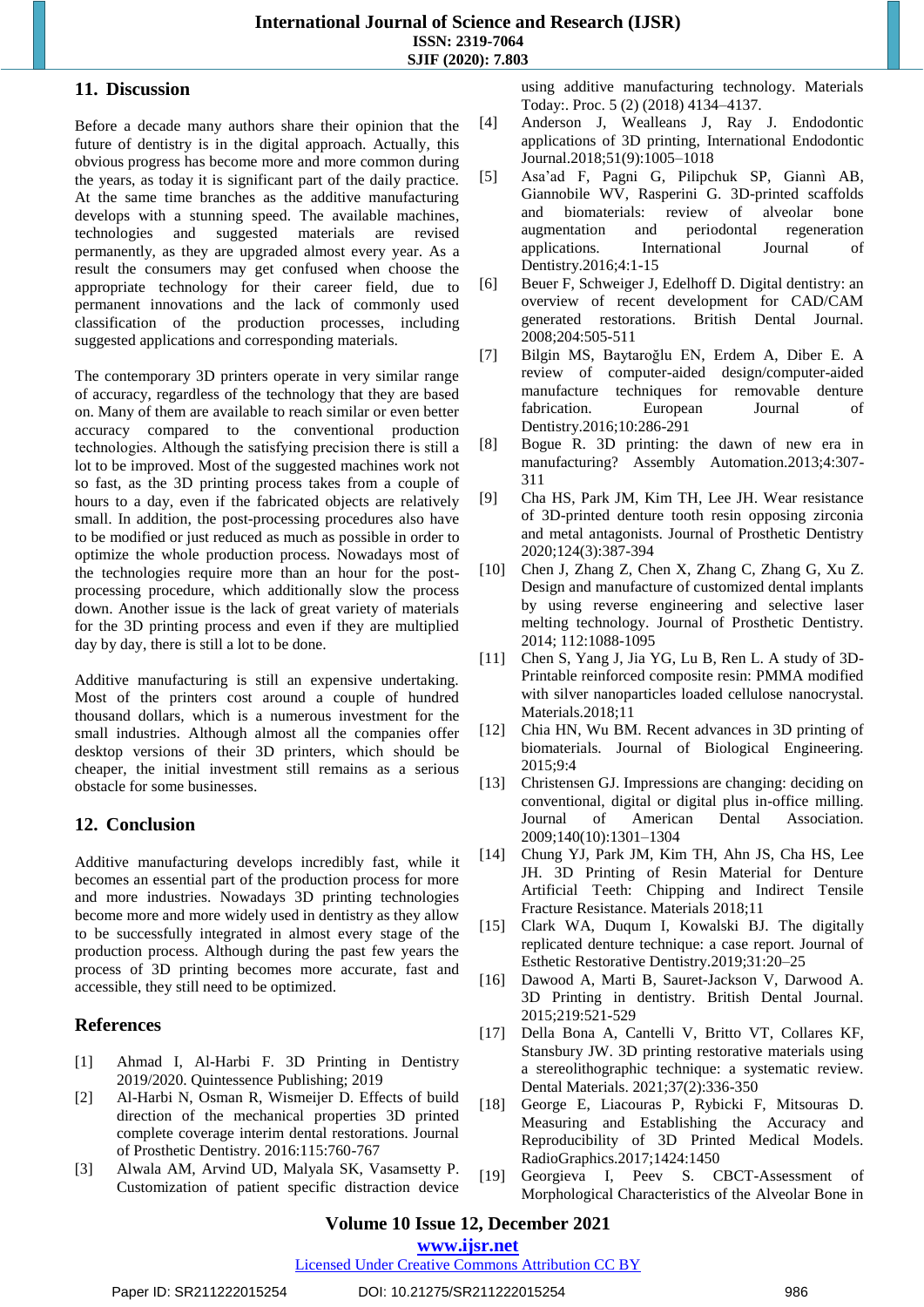the Aesthetic Zone. International Journal of Science and Research.2016;5(2): 2085-2089

- [20] Goodacre BJ, Goodacre CJ, Baba NZ, Kattadiyil MT. Comparison of denture base adaptation between CAD-CAM and conventional fabrication techniques. Journal of Prosthetic Dentistry. 2016;116:249-256
- [21] Gueche YA, Sanchez-Ballester NM, Cailleaux S, Bataille B, Soulairol I. Selective Laser Sintering (SLS), a New Chapter in the Production of Solid Oral Forms (SOFs) by 3D Printing. Pharmaceutics. 2021;13(8):1212
- [22] Hong JK, Kim SK, Heo SJ, Koak JY. Mechanical Properties and Metal-Ceramic Bond Strength of Co-Cr Alloy Manufactured by Selective Laser Melting. Materials 2020;13(5745):1-15
- [23] ISO/ASTM 52900:2015(E)
- [24] Javaid M, Haleem A. Current status and applications of additive manufacturing in dentistry: A literaturebased review. Journal of Oral Biology Carniofacial Research.2019;9:179-185
- [25] Jawahar A, Maragathavalli G. Applications of 3D printing in dentistry–a review, Journal of Pharmaceutical Science and Research. 2019;11(5):1670–1675
- [26] Kalberer N, Mehl A, Schimmel M, Müller F, Srinivasan M. CAD-CAM milled versus rapidly prototyped (3D-printed) complete dentures: an in vitro evaluation of trueness. Journal of Prosthetic Dentistry.2019;121:637–643.
- [27] Katsarov S, Penchev P. Laboratory assessment of the accuracy of two different resins designed for 3D printing for cast metal frameworks and suprastructures. Clinical Oral Implants Research.2020;31:112-112
- [28] Katsarov S. Contemporary assessment of the accuracy of merging DICOM and STL files for the purpose of guided implant placement. Clinical Oral Implants Research.2020;31:282-282
- [29] Kim DY, Lee GY. Evaluation of dimension stability according to UV-C ultrasonic cleaning of full arch artificial teeth made with DLP printer for photopolymerization. Journal of Technologic Dentistry.2021;43(3):84-92
- [30] Lee S, Hong SJ, Paek J, Pae A, Kwon KR, Noh K. Comparing accuracy of denture bases fabricated by injection molding, CAD/CAM milling, and rapid prototyping method. Journal of Advanced Prosthodontic.2019;11:55–64
- [31] Lee SJ, Kim E. Minimizing the extra-oral time in autogeneous tooth transplantation: use of computeraided rapid prototyping (CARP) as a duplicate model tooth, Restorative Dentistry and Endodontics. 2012;37(3):136–141
- [32] Li M, Wei X, Pei Z, Ma C. Binder jetting additive manufacturing: observations of compaction-induced powder bed surface defects. Manufacturing Letters.2021;28:50-53
- [33] Lin WS, Harris BT, Morton D. Use of CBCT Imaging, Open-Source Modeling Software, and Desktop Stereolithography 3D Printing to Duplicate a Removable Dental Prosthesis-A Proof of Concept. Compendium of Continuing Education in Dentistry.2017;38:5–8.
- [34] Lin WS, Harris BT, Pellerito J, Morton D. Fabrication of an interim complete removable dental prosthesis with an in-office digital light processing threedimensional printer: a proof-of-concept technique. Journal of Prosthetic Dentistry.2018;120:331–334
- [35] Malyala SK, Kumar YR, Alwala AM, Vasamsetty P, Benefits of additive manufacturing medical model in orbital floor reconstruction surgery: a case study. Journal of Surgery.2017;13(2):77-79
- [36] Mangano F, Chambrone L, Van Noort R, Miller C, Hatton P, Mangano C. Direct metal laser sintering titanium dental implants: a review of the current literature. International Journal of Biomaterials.2014;(461534):1-11
- [37] Miyazaki T, Hotta Y. CAD/CAM systems available for the fabrication of crown and bridge restorations. Aust Dent J. 2011;56:97-106
- [38] Molinero-Mourelle P, Canals S, Gómez-Polo M, Solá-Ruiz MF, J. Highsmith J, A. Viñuela AC, et al. Polylactic acid as a material for three-dimensional printing of provisional restorations, International Journal of Prosthodontics.2018; 31(4):349-350
- [39] Msallem B, Sharma N, ShuaiShuai C, Halbeisen F, Zeilhofer H, Thieringer F. Evaluation of the Dimensional Accuracy of 3D Printed Anatomical Mandibular Models Using FFF, SLA, SLS, MJ and BJ Printing Tehcnology. Journal of Clinical Medicine.2020;9:817
- [40] Nayar S, Bhuminathan S, Bhat WM. Rapid prototyping and stereolithography in dentistry. Journal of Pharmacy and BioAllied Sciences. 2015;7:216-219
- [41] Nedelcu RG, Person AS, Scanning accuracy and precision in 4 intraoral scanners: an in vitro comparison based on 3-dimetional analysis. Journal of Prosthetic Dentistry. 2014;112:1461-1471
- [42] Nickenig HJ, Wichmann M, Hamel J, Schlegel KA, Eitner S. Evaluation of the difference in accuracy between implant placement by virtual planning data and surgical guide templates versus the conventional free-hand method–a combined in vivo–in vitro technique using cone-beam CT (Part II), Journal of Cranio-Maxillofacial Surgery.2010;38(7):488–493
- [43] Örtorp A, Jönsson D, Mouhsen A, Vult von Steyern P. The fit of cobalt - chromium three-unit fixed dental prostheses fabricated with four different techniques: a comparative in vitro study. Dental Materials.2011;27:356-63
- [44] Park J, Tari Mi, Hahn, H. Characterization of the laminated object manufacturing (LOM) process. Rapid Prototyping Journal.2000; 6:36-50
- [45] Patel N. Integrating three-dimensional digital technologies for comprehensive implant dentistry. Journal of American Dental Association. 2010;1(141):20S–24S.
- [46] Patzelt SB, Vonau S, Stampf S, Att W. Assessing the feasibility and accuracy of digitizing edentulous jaws. Journal of American Dental Association.2013;144(8):914–920
- [47] Penchev P, Katsarov S. Digital casting cone and sprue fabrication for 3D printed patterns designed for casting dental alloys. 2020; 2:1256-1263
- [48] Rekow E. Digital dentistry: The new state of the art- is it disruptive or destructive? Dental Material.2019

## **Volume 10 Issue 12, December 2021**

**www.ijsr.net**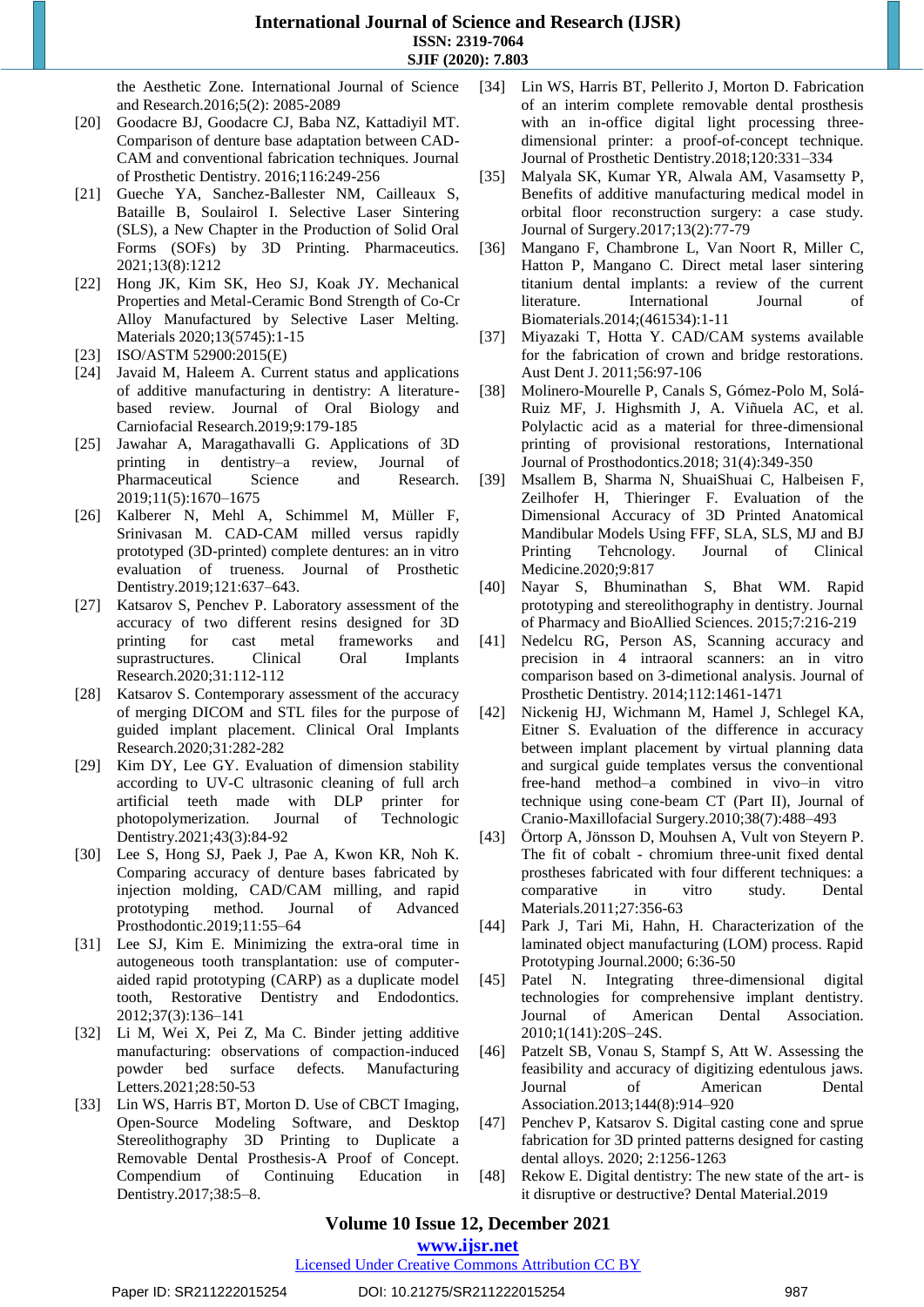- [49] Rudoph H, Luthardt RG, Walter MH. Computer aided analysis of the influence of digitizing and surfacing on the accuracy in dental CAD/CAM technology. Computers in Biology and Medicine. 2007;37:579-587
- [50] Sabeva E, Peev S. Assessment of Primary Stability of Four Different Implant Designs Inserted into 3Dprinted Simulation Models of Lower Jaw. International Journal of Science and Research.2016;5(9):818-821
- [51] Schweiger J, Edelhoff D, Güth JF. 3D Printing in Digital Prosthetic Dentistry: An Overview of Recent Developments in Additive Manufacturing. Journal of Clinical Medicine. 2021;10, 2010
- [52] Seelbach, P., Brueckel, C. & Wöstmann, B. Accuracy of digital and conventional impression techniques and workflow. Clinical Oral Investigations. 2013;17:1759– 1764.
- [53] Spector L. Computer-aided dental implant planning, Dental Clinics of North America.2008;52(4):761–775
- [54] Stavropoulos P, Foteinopoulos P. Modelling of additive manufacturing processes: a review and classification, Manufacturing Review.2018; 5 (2):1-26
- [55] Takeda Y, Lau J, Nouh H, Hirayama H. A 3D printing replication technique for fabricating digital dentures. Journal of Prosthetic Dentistry.2020;124(3):251-256
- [56] Tamayo JA, Riascos M, Vargas CA, Baena LM. Additive manufacturing of Ti6Al4V alloy via electron beam melting for the development of implants for the biomedical industry. Heliyon.2021;7(5):1-26
- [57] Totu EE, Nechifor AC, Nechifor G, Aboul-Enein HY, Cristache CM. Poly (methylmethacrylate) with TiO(2) nanoparticles inclusion for stereolitographic complete denture manufacturing - the future in dental care for elderly edentulous patients? Journal of Dentistry.2017;59:68–77
- [58] Trenfield SJ, Awad A, Goyanes A, Gaisford S, Basit AW. 3D printing pharmaceuticals: drug development to frontline care. Trends in Pharmacological Sciences.2018;39(5):440–451
- [59] Ucer Y, Akova T, Akyil MS, Branylay WA. Internal fit evaluation of crowns prepared used a new dental crown fabrication technique: laser sintering Co-Cr crowns. Journal of Prosthetic Dentistry. 2009;102:253- 259
- [60] van Noort R. The future of dental devices is digital. Dental Materials.2012; 28:3-12
- [61] Vasamsetty P, Tejaswini, Pss T, Kukkala D, Singamshetty M, Gajula S. 3D printing in dentistry – Exploring the new horizons. Materials Today: Proceedings.2020;26(2):838-841
- [62] Wilkes J, Hagedorn Y-C, Ocylok S, Meiners W, Wissenbach K. Rapid manufacturing of ceramic parts by selective laser melting. Advanced Processing and Manufacturing Technologies for Structural and Multifunctional Materials IV. 2010;31
- [63] Wu L, Zhu H, Gai X, Wang Y. Evaluation of the mechanical properties and porcelain bond strength of cobalt-chromium dental alloy fabricated by selective laser melting. Journal of Prosthetic Dentistry. 2013;3(1):51-55
- [64] Xiong Y, Quian C, Sun J. Fabrication of porous titanium implants by three-dimensional printing and sintering at different temperatures. Dental Materials Journal. 2012;31:815-820
- [65] Yadroitsev I, Thivillon L, Bertrand P, Smurov I. Strategy of manufacturing components with designed internal structure by selective laser melting of metallic powder. Applied Surface Science. 2007;254:980-983
- [66] Yun CS, Hanawa T, Hong MH, Min BK, Kwon TY. Biocompatibility of Ni–Cr alloys, with the same composition, prepared by two new digital manufacturing techniques. Materials Letters. 2021;305 (130761)
- [67] Zaharia C, Gabor AG, Gavrilovici A, Stan A, Idorasi L et al. Digital dentistry – 3D printing applications. Journal of Interdisciplinary Medicine. 2017;2:50-53
- [68] 3Dsourced [Internet]. Direct Metal Laser Sintering: Everything to Know About DMLS 3D Printing. Available from: https://www.3dsourced.com/guides/direct-metal-lasersintering-dmls/
- [69] all3dp.com [Internet]. What Is DMLS? Available from: https://all3dp.com/2/direct-metal-laser-sinteringdmls-simply-explained/
- [70] CleanGreen3D [Internet]. How Paper-based 3D Printing Works. Available from: https://cleangreen3d.com/wpcontent/uploads/2020/11/how-paper-3d-printingworks-v01.pdf
- [71] EnvisionTEC [Internet] 3D Printing 101: Stay Flat and Parallel. [updated 2017 March; cited 2021 Oct]. Available from: https://envisiontec.com/wpcontent/uploads/2017/03/3D-Printing-101-Stay-Flatand-Parallel-03132017.pdf
- [72] EnvisionTEC [Internet] Advanced DLP for Superior 3D Printing [updated 2017 Apr; cited 2021 Oct]. Available form: https://envisiontec.com/wpcontent/uploads/2017/04/Why-EnvisionTEC-DLP-3D-Printing-is-Better-rebranded.pdf
- [73] EnvisionTEC [Internet] The Ultimate Guide to 3D Printing Thermosets for Manufacturing and Production. [updated 2017 Apr; cited 2021 Oct]. Available from: https://envisiontec.com/wpcontent/uploads/2017/04/3sp-white-paper-2017-theultimate-guide-to-3d-printing-for-manufacturing-andproduction.pdf
- [74] EnvisionTEC [Internet] The Ultimate Guide to High-Speed 3D Printing with Continuous Technology [updated 2020 Aug; cited 2021 Oct]. Available from: https://envisiontec.com/wpcontent/uploads/2018/02/cDLM-white-paper-08052020.pdf
- [75] EnvisionTEC [Internet] Understanding 3D Printer Accuracy: Cutting Through the Smoke and Mirrors. [updated 2017 Aug 24; cited 2021 Oct]. Available from: https://envisiontec.com/wpcontent/uploads/2017/08/Accuracy-versus-Resolution-0824172.pdf
- [76] EnvisionTEC [Internet]. Technical Guide Post Processing: Clear Materials. [updated 2018 Apr; cited 2021 Oct]. Available from: https://envisiontec.com/wpcontent/uploads/2018/04/TS-OPI-Clear\_Material\_Processing-V04-FN-EN.pdf
- [77] ExOne [Internet]. What is Binder Jetting? Available from: https://www.exone.com/en-US/Resources/casestudies/what-is-binder-jetting

## **Volume 10 Issue 12, December 2021**

**www.ijsr.net**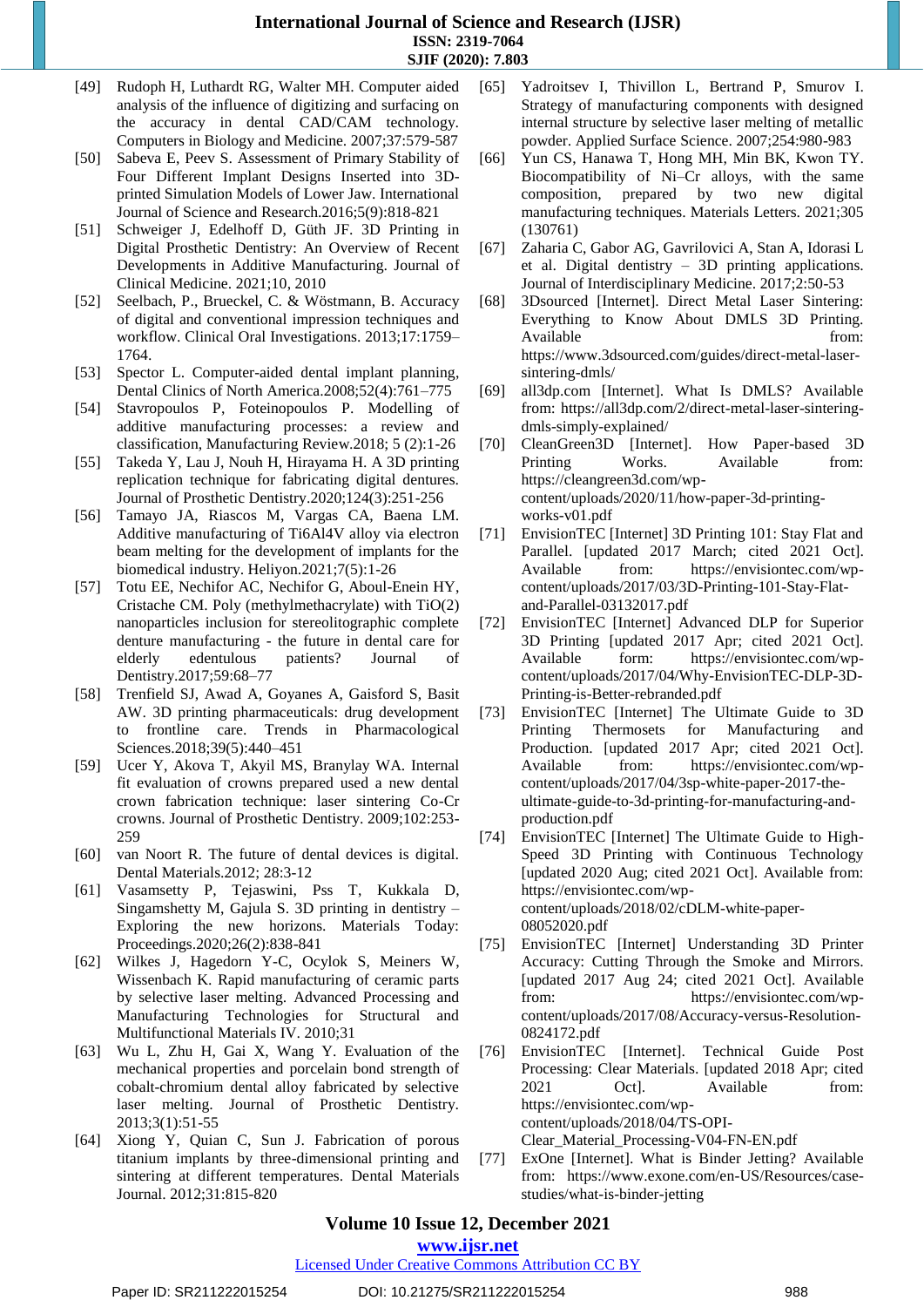- [78] Formlabs [Internet] Zguris, Z. Formlabs White Paper: How Mechanical Propeties of Stereolythography 3D Prints are affevted by UV Curing. Available from: https://3d.formlabs.com/rs/060-UIG-504/images/How-Mechanical-Properties-of-SLA-3D-Prints-Are-Affected-by-UV-Curing.pdf?mkt\_tok=MDYwLVVJRy01MDQAAAF\_ 9QTCfOurammoQg8kif3fHma43BbM1\_d7AslYQbuk x7hWTVrVJDRfGfmsf4JzUbsb6qIA7J7IMtlsaZd3X670R30juwit3fLQebYqbctJPY
- [79] Formlabs [Internet]. 3D Printing Technology Comparison: FDM vs. SLA vs. SLS. Available from: https://formlabs.com/blog/fdm-vs-sla-vs-sls-how-tochoose-the-right-3d-printing-technology/
- [80] Formlabs [Internet]. Demystifying 3D Printer Specifications. Available from: https://formlabs.com/blog/demystifying-3d-printerspecifications/
- [81] Formlabs [Internet]. Introduction to Casting for 3D Printed Jewelry Patterns [updated 2021 Jan; cited 2021 Oct]. Available from: https://media.formlabs.com/m/5df7ee4477cb6ea8/origi nal/-ENUS-Introduction-to-Casting-for-3D-PrintedJewelry-Patterns.pdf
- [82] Formlabs [Internet]. Introduction to Casting with Formlabs Resins. [updated 2019 Jul; cited 2021 Jan]. Available from: https://support.formlabs.com/s/article/Introduction-to-Casting-with-Formlabs-Resins?language=en\_US
- [83] Formlabs [Internet]. SLA vs. DLP: Guide to Resin 3D Printers. [updated 2020; cited 2021 Oct] Available from: https://formlabs.com/blog/resin-3d-printercomparison-sla-vs-dlp/
- [84] Formlabs [Internet]. Understanding Accuracy, Precision, and Tolerance in 3D Printing. Available from: https://formlabs.com/blog/understandingaccuracy-precision-tolerance-in-3d-printing/
- [85] Formlabs [Internet]. Validating Isotropy in SLA 3D Printing. [updated 2020 Aug; cited 2021 Aug]. Available from: https://3d.formlabs.com/rs/060-UIG-504/images/formlabs\_validating-isotropy-insla.pdf?mkt\_tok=MDYwLVVJRy01MDQAAAF\_9SA hbYW9\_2RlN\_3RvYFEwSlvIvLKP8Zf2p2mOKNsng -msea1M83Pn6c9Ez9D0K8aBtuyJWvBlIepo9SfNMg7CBqm0tyMlVDJhssHIxbGjo
- [86] Formlabs White Paper [Internet] Intro to Stereolithography 3D printing. [updated 2019 May; cited 2021 October]. Available from://3d.formlabs.com/rs/060-UIG-504/images/Formlabs-3D-Printing-Intoduction-to-SLA.pdf?mkt\_tok=MDYwLVVJRy01MDQAAAF\_9 KxtwUZA9fb2FLC2xVj2wl5Ahao41\_00l11gp6zEve NrVnXrDXWDXme5J7FuXJYN7Stq2GSvb3kPgZHg Y4HqE86cdp3zRHhD2EuHsSN8eJw
- [87] Formlabs. [Internet]. An Introduction to Post-Curing SLA 3D Prints. Available from: https://formlabs.com/blog/introduction-post-curingsla-3d-prints/
- [88] Formlabs. [Internet]. Guide to Post-Processing and Finishing SLA 3D Prints. Available from: https://formlabs.com/blog/post-processing-andfinishing-sla-prints/
- [89] Formlabs. [Internet]. Guide to Selective LaserSintering

(SLS) 3D Printing [updated 2021 Jan; cited 2021 Oct] Available from: https://3d.formlabs.com/rs/060-UIG-504/images/WP-EN-Guide-to-Selective-Laser-Sintering-SLS-3D-

Printing.pdf?mkt\_tok=MDYwLVVJRy01MDQAAAF \_9Ro65EQQLzatZaX7qLMi4XrmgCEhybd0NZyIM8 d3WH1LzsUPZD1UWD\_uv-

kr29Egz8T1I9OM1rZCvuRgQWD51cqFzkUudtakXw CPRkHBaZ7mTA

- [90] Fromlabs. [Internet]. What Does Resolution Mean in 3D Printing? Available from: https://formlabs.com/blog/3d-printer-resolutionmeaning/
- [91] GE Additive [Internet]. How Direct Metal Laser Melting (DMLM) Works. Available from: https://www.ge.com/additive/additivemanufacturing/information/direct-metal-laser-meltingtechnology
- [92] GE Additive [Internet]. Inside Electron Beam Melting. Available from: https://go.additive.ge.com/rs/706-JIU-273/images/GE%20Additive\_EBM\_White%20paper\_ FINAL.pdf
- [93] HP [Internet]. HP Multi Jet Fusion technology [updated 2018 March, cited 2021 Oct]. Available from: https://images.marketingcontent.ext.hp.com/Web/HP Martech/%7B95dccb4d-3ade-4a53-bb5f-64a813e3b83e%7D\_4AA5- 5472ENW\_Hires\_(WO\_CM).pdf?d\_site=704062726& d\_creative=3099&d\_campaign=&d\_dpuuid=15033994 &elqTrackId=723b3bb6fa7e41bc9f1f48de7c47eccb&e lq=8ba169415339479e9cb48b3bba52208a&elqaid=30 99&elqat=1&elqCampaignId= [94] HP [Internet]. MJF Handbook. Available from:
- https://reinvent.hp.com/us-en-3dprint-mjfhandbook
- [95] HP Development Company, L.P., © Copyright 2016- 2018 [updated 2018 March; cited 2021 Oct]. HP Milti Jet Fushion Technology. Available from: https://images.marketingcontent.ext.hp.com/Web/HP Martech/%7B95dccb4d-3ade-4a53-bb5f-64a813e3b83e%7D\_4AA5- 5472ENW\_Hires\_(WO\_CM).pdf?d\_site=704062726& d\_creative=3099&d\_campaign=&d\_dpuuid=15033994 &elqTrackId=723b3bb6fa7e41bc9f1f48de7c47eccb&e

lq=7865aa21b21541a79af94fdefd23a118&elqaid=309 9&elqat=1&elqCampaignId=

- [96] Optomec [Internet]. LENS Directed Energy Deposition (DED) 3D Printed Metal Technology. Available from: https://optomec.com/3d-printedmetals/lens-technology/
- [97] Sciaky [Internet]. Benefits of Wire vs. Powder Metal 3D Printing. Available from: https://www.sciaky.com/additive-manufacturing/wirevs-powder
- [98] Stratasys [Internet]. DMLM vs. DMLS What's the Difference? Available from: https://www.stratasysdirect.com/technologies/directmetal-laser-sintering/dmlm-vsdmls?resources=183bc4cb-a9a5-45a0-a291 aa5cc115a931
- [99] Stratasys [Internet]. Origin One: accuracy, repeatability, and isotropy. Available from: https://www.stratasys.com/explore/whitepaper/origin-

## **Volume 10 Issue 12, December 2021**

#### **www.ijsr.net**